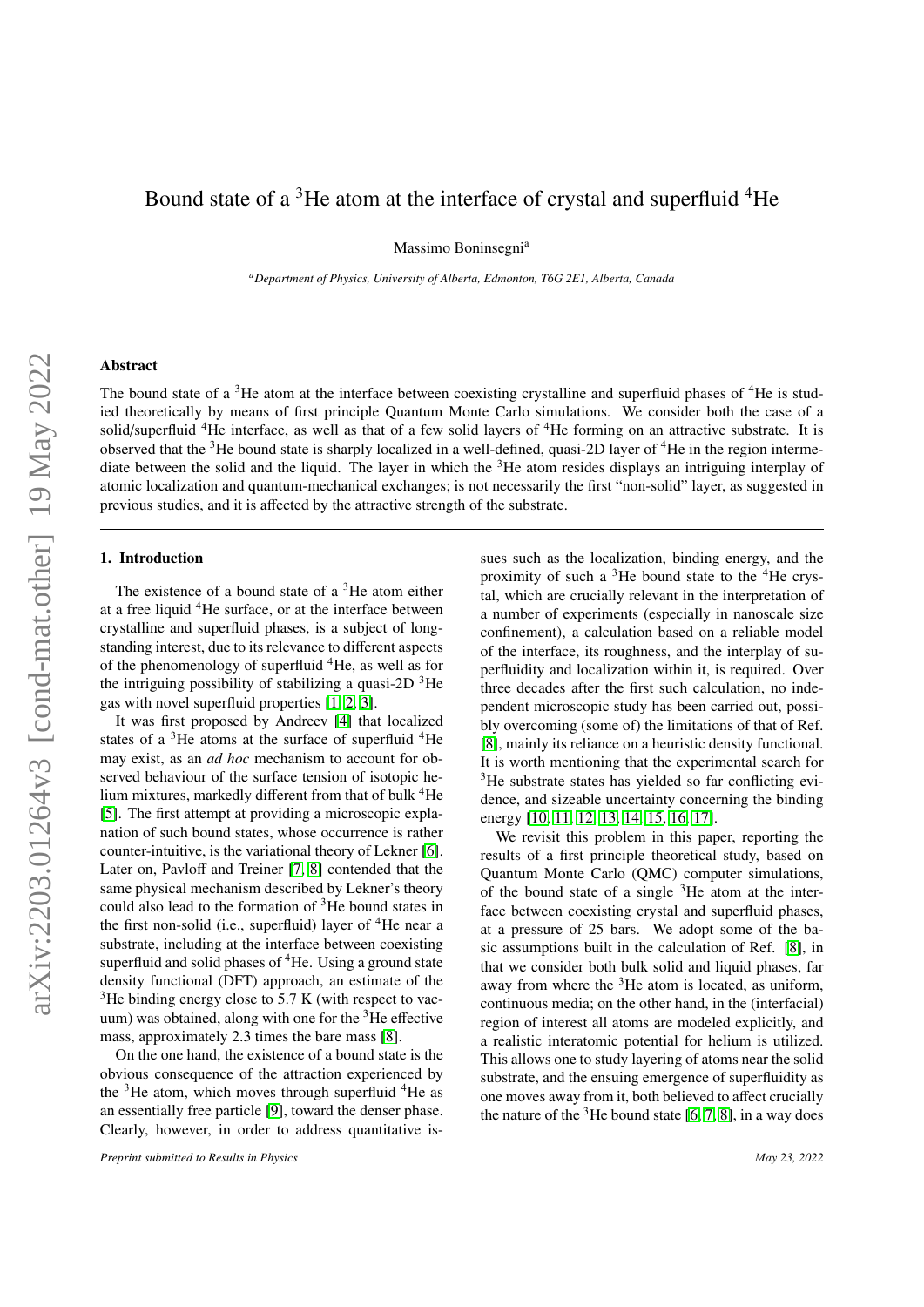not require any *a priori* physical assumption.

We consider two cases, namely that of the interface separating coexisting solid and superfluid phases, as well as that in which solid layers of <sup>4</sup>He form on top of an attractive substrate. What is observed in both cases is that the bound state of the  $3$ He atom is sharply localized in the interfacial region, whose width is roughly 20 Å. The  ${}^{3}$ He is confined within a fairly high density, quasi-2D  $^{4}$ He layer. The physical character of this layer scarcely fits either the "solid" or "liquid" definition, displaying qualities of both phases. We compute the  ${}^{3}$ He effective mass, and in both cases we obtain a value above three times the bare mass, significantly above the estimate (2.3) of Ref. [\[8\]](#page-5-7) and consistent with the high density of the  ${}^{4}$ He environment experienced by the  ${}^{3}$ He atom.

The remainder of this paper is organized as follows: in section [2](#page-1-0) we describe the microscopic model of the system; in Sec. [3](#page-2-0) we briefly describe our methodology; we present and discuss our results in Sec. [4](#page-2-1) and finally outline our conclusions in Sec. [5.](#page-4-0)

# <span id="page-1-0"></span>2. Model

The model system simulated here comprises  $N = 864$ He atoms, one of them being of the light isotope  ${}^{3}$ He and all others of <sup>4</sup>He, enclosed in a parallelepipedal cell of sizes  $L \times L \times L_z$ , with  $L = 20.075$  Å and  $L_z = 80.8$  Å. Periodic boundary conditions are utilized in the *x* and *y* directions, not in the long (*z*) direction, as the simulation cell ends on both sides with two square walls (A and B in Fig. [1\)](#page-1-1) representing two different substrates $<sup>1</sup>$  $<sup>1</sup>$  $<sup>1</sup>$ .</sup>



<span id="page-1-1"></span>Figure 1: Schematic of the simulation setup. The simulation cell is elongated, sandwiched between homogeneous solid and superfluid phases, modeled as homogeneous, continuous media.

One of the two substrates (A) is that on which crystalline layers of  ${}^{4}$ He form, the other (B) can be regarded as the surface of superfluid  ${}^{4}$ He at freezing density. We consider here two distinct situations, namely one in which the phase to the left of wall A is solid  ${}^{4}$ He at the

| Set                         | D(K)  | a(A) |
|-----------------------------|-------|------|
|                             | 10.75 | 2.19 |
| $\mathcal{D}_{\mathcal{A}}$ | 9.80  | 2.19 |
| 3                           | 100   | 2.05 |

<span id="page-1-4"></span>Table 1: The different parameters set utilized to represent the interaction of He atoms in the simulation cell with the various substrates considered in this work. Set 1 (2) corresponds to the surface of solid (superfluid) He at the equilibrium  $T = 1$  K melting (freezing) density, namely  $\rho_m = 0.0287$  ( $\rho_f = 0.0260$ ) Å<sup>-3</sup>, from Ref. [\[21\]](#page-5-18). Set 3<br>pertains to a glass substrate pertains to a glass substrate.

melting density (i.e., one is looking at the physical interface between solid and superfluid phases of  ${}^{4}$ He), the other in which it is a generic, homogeneous medium, more strongly attractive than <sup>4</sup>He, as a result of which a number of solid layers of <sup>4</sup>He form on the substrate.

The interaction of the He atoms in the simulation cell with the superfluid and solid beyond the substrates is accounted for by means of effective interactions of the He atoms with the substrates, described by suitably parametrized "3-9" potentials

$$
V(z) = \frac{D}{2} \left[ \left( \frac{a}{z} \right)^9 - 3 \left( \frac{a}{z} \right)^3 \right],
$$
 (1)

where  $\zeta$  is the distance of the atom from the substrate, *D* is the depth of the attractive well of the interaction, and *a* can be seen as the distance of closest approach of an atom to the substrate, below which the atom experiences a strong (hard core) repulsion. The values of *D* and *a* are chosen to represents the specific media considered here. We have altogether three different parameter sets, corresponding to solid (superfluid)  ${}^{4}$ He at melting (freezing) density<sup>[2](#page-1-3)</sup>, as well as a third set with parameters that are typically used to describe the interaction of He atoms with glass [\[19,](#page-5-19) [20\]](#page-5-20), and we shall henceforth refer to it as such. All of this is summarized in Table [1.](#page-1-4) The interaction between two He atoms is described by the accepted Aziz pair potential [\[22\]](#page-5-21).

The length *L<sup>z</sup>* of the simulation cell was adjusted to ensure that the local <sup>4</sup>He density approach  $\rho_f$ , on mov-<br>ing away from substrate A. The value of L. quoted ing away from substrate A. The value of  $L<sub>z</sub>$  quoted above  $(80.8 \text{ Å})$ , was found adequate for both types of substrate A considered here (i.e., entries 1 and 3 in Table [1\)](#page-1-4).

<span id="page-1-2"></span><sup>&</sup>lt;sup>1</sup>This setup was first proposed in Ref. [\[18\]](#page-5-17)

<span id="page-1-3"></span><sup>&</sup>lt;sup>2</sup>The parameters *D* and *a* are related to the density  $\rho$  of the medium (i.e., solid helium or glass, or superfluid helium), represented as a continuous, homogeneous semi-infinite slab, as well as to values of  $\epsilon$  and  $\sigma$  of the Lennard-Jones potential describing the interaction a helium atom and an atom or molecule of the medium. Specifically, it can be easily shown that  $D \approx 2.2077 \epsilon \rho \sigma^3$ ,  $a \approx 0.8584 \sigma$ .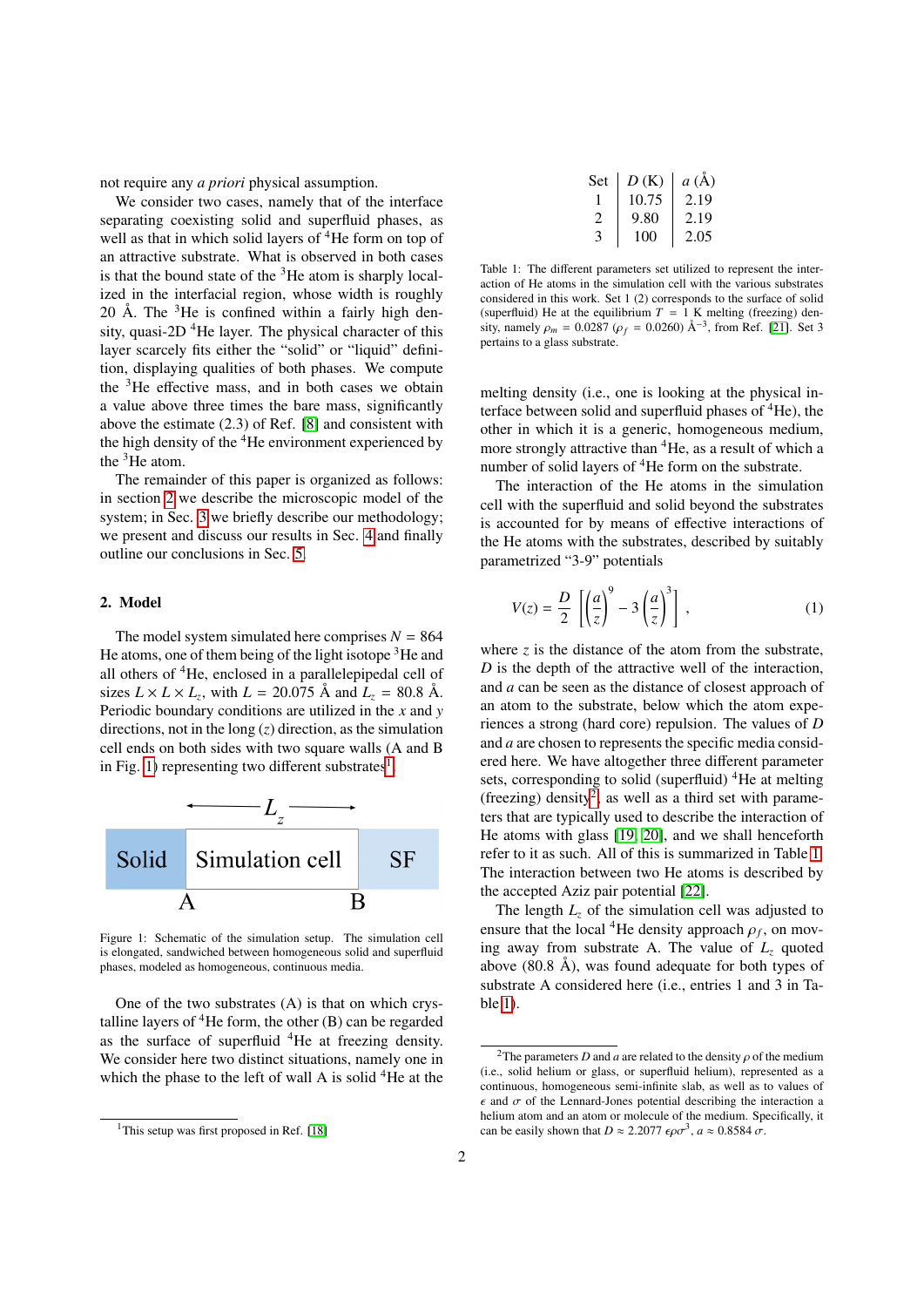# <span id="page-2-0"></span>3. Methodology

The QMC methodology adopted here is the canonical [\[23,](#page-5-22) [24\]](#page-5-23) continuous-space Worm Algorithm [\[25,](#page-5-24) [26\]](#page-5-25), a finite temperature (*T*) quantum Monte Carlo (QMC) technique. Although we are clearly interested in low temperature physics, finite temperature methods have several advantages over ground state ones, for investigating Bose systems (for an extensive discussion of this subject, see for instance Ref. [\[27\]](#page-5-26)); in particular, they are unaffected by the bias of existing ground state methods, arising from the use of a trial wave function, as well as from the control of a population of walkers [\[28,](#page-6-0) [29\]](#page-6-1).

Details of the simulations carried out in this work are standard, and therefore the reader is referred to the original references. We used the fourth-order approximation (see, for instance, Ref. [\[30\]](#page-6-2)), and observed convergence of all the physical estimates for a value of time step  $\tau = 3.125 \times 10^{-3} \text{ K}^{-1}$ .<br>Besides energetic and s

Besides energetic and structural properties, such as integrated density profiles computed along the relevant  $(z)$  direction, as well as the the global <sup>4</sup>He superfluid response (using the winding number estimator [\[27\]](#page-5-26)), a physically important outcome of the simulation must be a quantitative assessment of the interplay of superfluidity and local crystalline order in the interfacial region. Although there exists, within QMC, an accepted estimator of the local superfluid density [\[31,](#page-6-3) [32,](#page-6-4) [33\]](#page-6-5), it is numerically rather noisy, making impractically lengthy simulations necessary in order to accumulate the required statistics.

Because superfluidity is intimately connected with exchanges of identical particles, one can gain local insight into the emergence of superfluidity by computing the frequency with which a  ${}^{4}$ He atom is involved in a quantum-mechanical exchange, as a function of its distance from substrate A. While *not* an estimator of the local superfluid density [\[32\]](#page-6-4), this quantity nonetheless is well-suited to address the physical issues of interest here, as exchanges are known to be strongly suppressed in the crystalline phase of  ${}^{4}$ He [\[34\]](#page-6-6), .

Finally, we also computed the  ${}^{3}$ He effective mass, using the methodology illustrated in Ref. [\[35\]](#page-6-7).

#### <span id="page-2-1"></span>4. Results

All of the results presented here are obtained at temperature  $T = 1$  K. We begin by discussing the first physical scenario investigated here, namely that of the interface between coexisting solid and superfluid phases of  $4$ He. The main result is shown in Fig. [2,](#page-2-2) in which the density profile of <sup>4</sup>He (in  $\AA^{-3}$ ) in the *z*-direction, i.e.,



<span id="page-2-2"></span>Figure 2: Planar averaged density profile of <sup>4</sup>He in the *z*-direction, perpendicular to the interface between solid (left side) and superfluid (right side) phases, computed at  $T = 1$  K. Solid black line represents the probability density of position of the single  $3$ He atom, in arbitrary units. Shaded part shows the local probability for a <sup>4</sup>He atom to be part of a quantum-mechanical exchange cycle; units are arbitrary. Dashed line shows the <sup>4</sup>He melting density  $\rho_m$ .

perpendicular to the interface, is shown  $(z = 0)$  is the location of the A substrate, i.e., solid helium). The oscillatory structure is consistent with the presence of welldefined solid layers at short distances from the substrate; on moving away from it the oscillations decay, and for  $z \ge 40$  Å, only small ripples persist around a constant value which, within the uncertainty of the calculation, is equal to the freezing density  $\rho_f$ . We may compare this density profile with the most recently calculated one this density profile with the most recently calculated one for this system, using DFT at  $T = 0$  [\[36\]](#page-6-8). There is reasonable quantitative agreement between the two calculations, as far as the part near the solid substrate is concerned; however, the density profile obtained here shows a transition from crystal to fluid that occurs more gradually, and over a considerably longer distance than in the DFT result.

As stated in Sec. [3,](#page-2-0) insight into the emergence of superfluid order as one moves away from the solid substrate is offered by the computed frequency with which <sup>4</sup>He atoms are part of exchange cycles, as a function of their distance from the solid substrate. This quantity is shown (in arbitrary units) by the shaded area in Fig. [2.](#page-2-2) One can see that exchanges begin to appear at  $z \approx 20$ Å, and build up through a few successive adjacent layers which display a physical character intermediate between crystalline and superfluid. We come back to this point below. As one moves further away from the substrate, the probability for a  ${}^{4}$ He atom to be involved in a quantum-mechanical exchanges saturates to a constant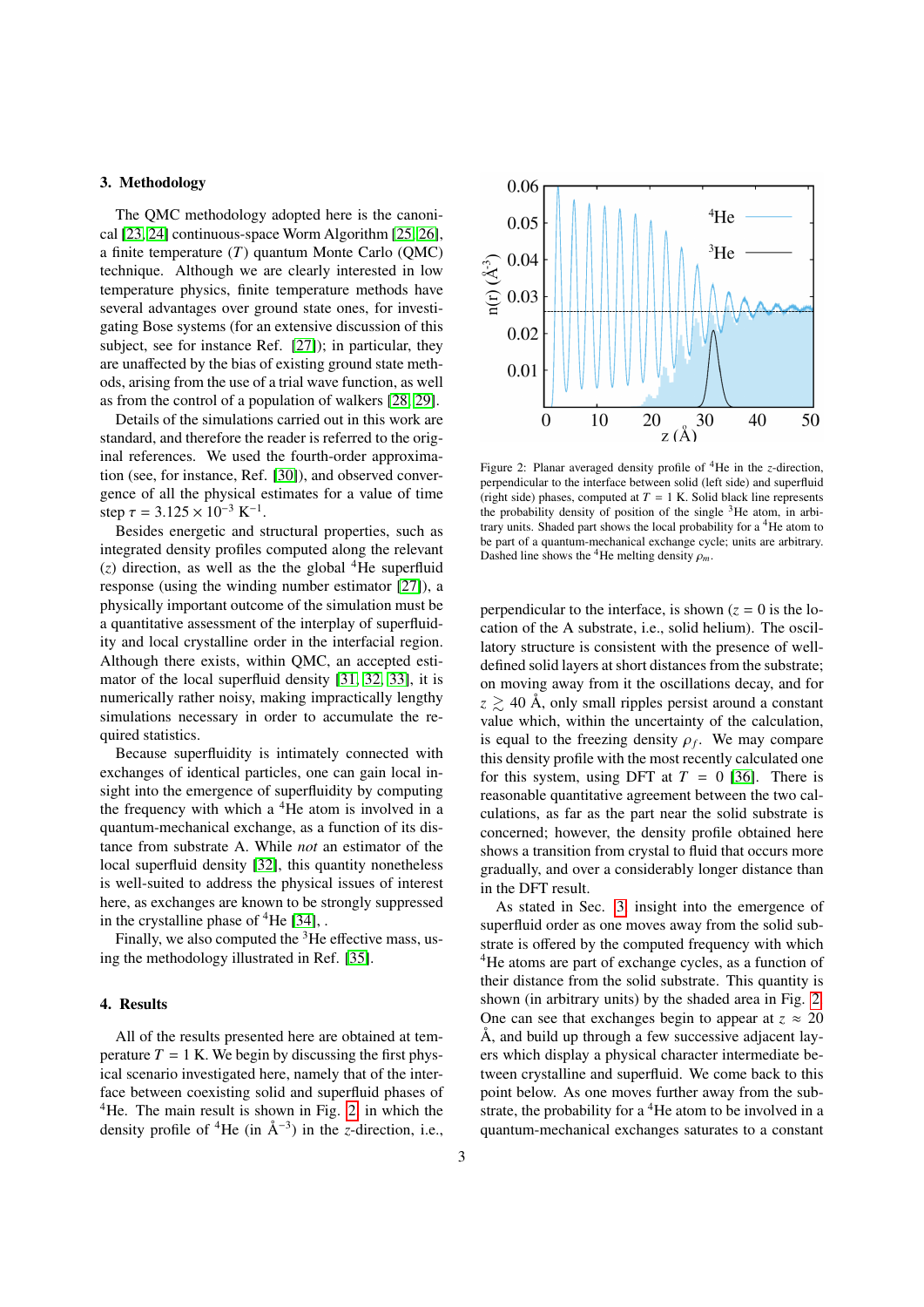

<span id="page-3-1"></span>Figure 3: Density maps of <sup>4</sup>He atoms for two layers, located at  $z = 17$ Å (left) and  $z = 31.6$  Å (right), with reference to Fig. [2.](#page-2-2) The small rectangular box in the right panel encloses the <sup>3</sup>He atom

value, which is characteristic of the superfluid phase at the freezing density, at  $T = 1$  K.

The dark solid line in Fig. [2](#page-2-2) shows the probability density of position of the single  ${}^{3}$ He atom (in arbitrary units), illustrating how it is located in one the interfacial transition layers mentioned above, positioned at <sup>∼</sup> <sup>31</sup>.<sup>5</sup> Å from the substrate. Comparing this result with the original calculation of Ref. [\[8\]](#page-5-7) (Fig. 4 therein), based on essentially the same model of the system adopted here, one observes that, aside from the obvious remark that it fails to reproduce the layered structure shown in Fig. [2,](#page-2-2) it also yields a highly localized  ${}^{3}$ He bound state, residing in the only well-defined <sup>4</sup>He layer yielded by that DFT approach, a layer which is adjacent to the solid substrate. So, there is a degree of qualitative agreement between the two approaches.

Quantitatively, on the other hand, there are significant differences, chiefly the fact that, as stated above, the calculation carried out here provides a more detailed picture of the interfacial region, and therefore insight into the physical mechanism that determines the location of the <sup>3</sup>He bound state in a specific interfacial layer. As shown in Fig. [2,](#page-2-2) the density in the layer where the <sup>3</sup>He atom is located peaks at approximately 0.034  $\AA^{-3}$ , which is 15% lower than the  $\sim 0.04 \text{ Å}^{-3}$  of Ref. [\[8\]](#page-5-7), but still well in the solid part of the  ${}^{4}$ He equilibrium phase diagram. Of course, the layer is a quasi-2D structure, and therefore it makes sense to estimate the effective 2D density of the layer. On integrating the <sup>4</sup>He density pro-file of Fig. [2](#page-2-2) between  $z_1 = 30.5$  Å and  $z_2 = 33.5$  Å, we estimate the 2D layer density to be close to 0.08  $\AA^{-2}$ , i.e., again well in the crystalline region of the  ${}^{4}$ He 2D phase diagram. At the same time, however, the presence of significant atomic exchanges occurring within this layer (as shown by the shaded area in Fig. [2\)](#page-2-2) indicates that the layer cannot be considered a "crystalline"

solid<sup>[3](#page-3-0)</sup>. One possibility is that exchanges may be taking places primarily among atoms in different layers, as opposed to within the layer.

More intuitive, albeit mainly qualitative insight, can be gained through the direct visual inspection of configurations (i.e., many-particle world lines) generated by the Monte Carlo simulation. Two examples are shown in Fig. [3,](#page-3-1) which displays density maps for two  ${}^{4}$ He layers at different distances from wall A (see Fig. [2](#page-2-2) for reference). At  $z = 17 \text{ Å}$  (left side), the arrangement of <sup>4</sup>He atoms on a regular (triangular) lattice is clear. This is as close as a simulated system of the size and geometry chosen in this study can approach the actual crystalline structure expected in this system, i.e., hexagonal close packed. It should be kept in mind that atoms find this arrangement *spontaneously*, i.e., it is not input "by hand". Furthermore, there appears to be very little overlap between the "clouds" representing different atoms, pointing to absence of quantum-mechanical exchanges, consistently with what shown in Fig. [2.](#page-2-2)

The right side of Fig. [3](#page-3-1) shows instead a density snapshot for a layer at distance  $z = 31.6$  Å from wall A, which is where the  $3$ He atom is located (shown in Fig. [3](#page-3-1) inside a rectangular box). The difference with the left side is that atoms are not as orderly positioned (even though remnants of local order can still be seen), and some overlap of different clouds is present to indicate that some atomic exchanges take place within the layer. We come back to this point below.

We compute the effective mass  $m^*$  of the <sup>3</sup>He atom using the same procedure adopted in Ref. [\[35\]](#page-6-7), i.e., by looking at the diffusion of the  ${}^{3}$ He atom in imaginary time, and obtaining  $m^*$  as

<span id="page-3-3"></span>
$$
\frac{m}{m^{\star}} = \frac{2 m \langle [\mathbf{r}(\beta/2) - \mathbf{r}(0)]^2 \rangle}{3\hbar^2 \beta}
$$
(2)

where  $\beta = 1/T$ ,  $\langle ... \rangle$  stands for thermal average,  $\mathbf{r}(\tau)$  is the position of the <sup>3</sup>He atom along a path,  $0 \le \tau \le \beta$  and *m* is the bare <sup>3</sup>He mass. We obtain  $(m^*/m) = 3.28(5)$ , significantly greater than the value (2.3) estimated in significantly greater than the value (2.3) estimated in Ref. [\[8\]](#page-5-7), but reflecting the high density of the local en-vironment experienced by the <sup>3</sup>He atom<sup>[4](#page-3-2)</sup>.

It is now interesting to contrast these results with those obtained on replacing the solid helium substrate with a considerably more attractive one (set 3 in Table

<span id="page-3-0"></span><sup>&</sup>lt;sup>3</sup>Indeed, quantum-mechanical exchanges have been shown to impart remarkable resilience to overpressurized phases of superfluid  $4$ He. See, for instance, Ref. [\[37\]](#page-6-9).

<span id="page-3-2"></span><sup>&</sup>lt;sup>4</sup>It should be noted that the definition given by Eq. [2](#page-3-3) assumes spherical symmetry, but in this case most of the effective mass enhancement arises from in-plane confinement.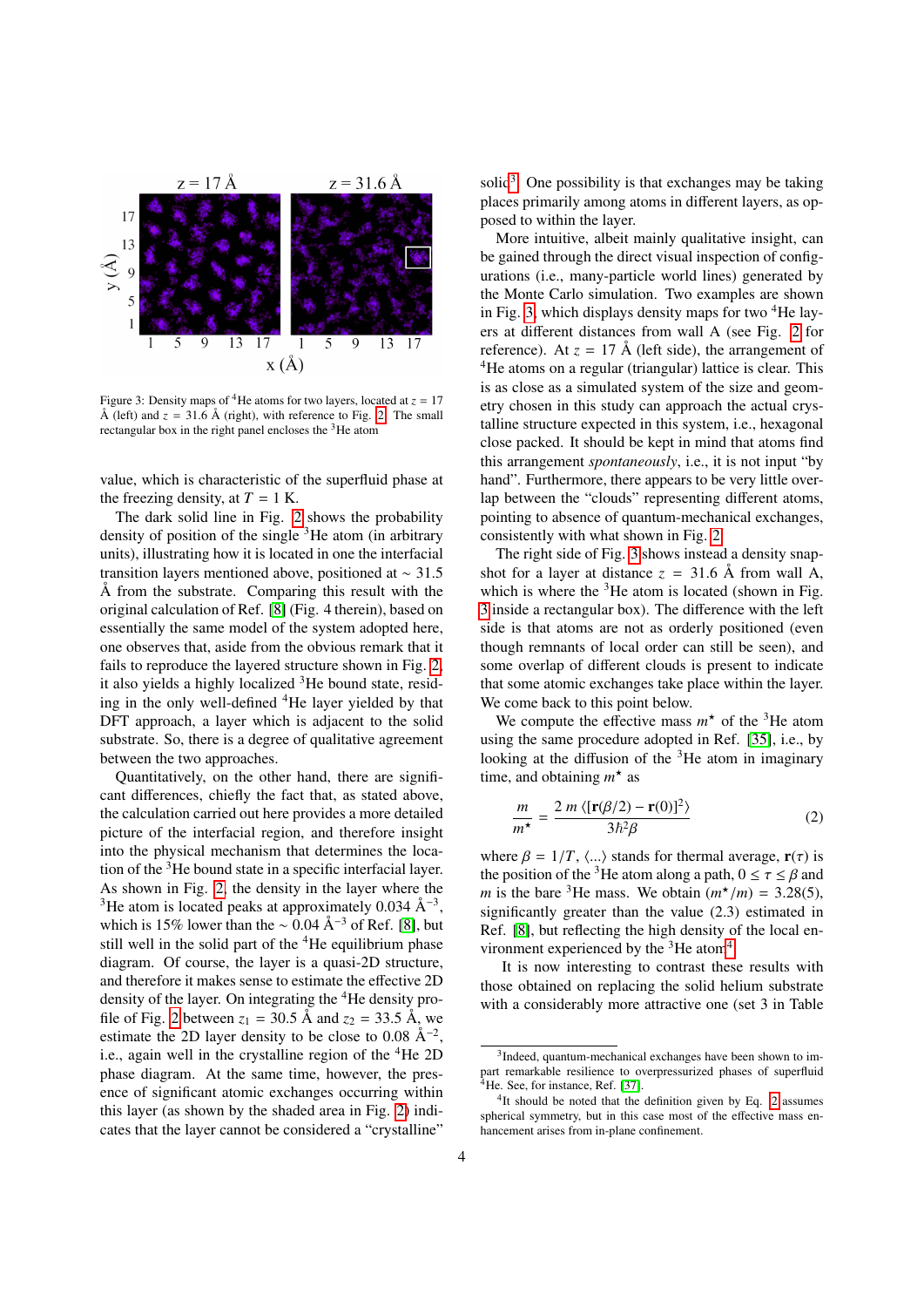

<span id="page-4-1"></span>Figure 4: Planar averaged density profile of <sup>4</sup>He in the *z*-direction, perpendicular to the interface between a glass substrate (left side) and superfluid (right side) phases, computed at  $T = 1$  K. Solid black line represents the probability density of position of the single  $3$ He atom, in arbitrary units. Shaded part shows the local probability for a  ${}^{4}$ He atom to be part of a quantum-mechanical exchange cycle; units are arbitrary. Dashed line shows the <sup>4</sup>He melting density  $\rho_m$ .

[1\)](#page-1-4). Fig. [4](#page-4-1) shows the corresponding <sup>4</sup>He density profile, which differs from that on solid helium primarily by the more pronounced oscillations in the vicinity of the substrate, which is more strongly attractive and can therefore "pack" a greater density of  ${}^{4}$ He atoms in its vicinity. Concurrently, the bound state of the  $3$ He atom moves closer to the substrate, mainly because of the greater attraction arising from the higher density of  ${}^{4}$ He atoms near the substrate<sup>[5](#page-4-2)</sup>.

Many of the same qualitative physical features found in the previous case remain with this different substrate. The bound state of the <sup>3</sup>He atom is again localized in a well-defined plane in the interfacial region, in this case one of even higher density (3D density close to 0.04 Å<sup>-3</sup>, 2D density approximately 0.1 Å<sup>-2</sup>); however, the  $3$ He effective mass is only slightly greater than that found in the previous case, i.e., 3.43(5) *<sup>m</sup>*. And, just like in the case of a solid helium substrate, the bound state of <sup>3</sup>He is located in an interfacial layer characterized by a substantial incidence of quantum exchanges, suggesting that while <sup>4</sup>He atoms may be localized on the plane, nevertheless they may enjoy, through exchanges, relatively high mobility in the direction perpendicular to the interface.

## <span id="page-4-0"></span>5. Discussion and Conclusions

We have revisited in the work a question that is now relatively old, yet in many respects still unsettled, namely the nature of the bound state of a single  ${}^{3}$ He atom at the interface between solid and superfluid <sup>4</sup>He. We made use of a computational methodology that is accurate and unbiased, and affords a great deal of insight into the nature of the bound state. Obviously, it is not without shortcomings, the most important being the finite size of the simulation cell. While its length in the direction perpendicular to the interface is probably sufficient to ensure a fair representation of the interface, the relatively small size of the cell in the transverse direction, namely  $\sim$  20 Å, can be expected to suppress long-wavelength fluctuations (capillary waves) of the interface which, especially given the high mobility of the crystal-superfluid interface, could certainly affect the results.

On the one hand, only calculations on systems of greater size can provide a quantitative assessment of the limitations of the calculation carried out here; in the meantime, we note that the transverse section of the cell utilized here can accommodate about thirty atoms, which is the typical size of most QMC simulations of  $2D<sup>4</sup>$ He (see, for instance, Ref. [\[38\]](#page-6-10). Also, note for reference that, the only existing comparable calculation (Ref. [\[18\]](#page-5-17)), whose scope is not too dissimilar from that of the present work, made use of a cell of transverse size  $\sim$  17 Å, and its results are deemed quantitatively reliable.

Some of the existing theoretical predictions are qualitatively confirmed by the calculation illustrated here; for example, it is found that the  ${}^{3}$ He bound state is localized in one of the quasi-2D interfacial layers, although such a layer may not necessarily be "non-solid", as suggested in previous works [\[8\]](#page-5-7); "non-crystalline" may be more appropriate, as the relatively high incidence of atomic exchanges in the layer points to a possibly high-density, disordered, anisotropic "glassy" superfluid phase [\[34\]](#page-6-6) with superflow only in the direction perpendicular to the plane<sup>[6](#page-4-3)</sup>.

Altogether, the evidence of a  $3$ He bound state is fairly robust; however, this study cannot add cogent information about the magnitude of the  ${}^{3}$ He binding energy, for which conflicting estimates exist. Unfortunately, the relatively large number of atoms in the simulation,

<span id="page-4-2"></span><sup>5</sup>The interaction potential between a He atom and the substrate is only worth <sup>∼</sup> <sup>0</sup>.15 K at the distance at which the bound state form.

<span id="page-4-3"></span><sup>6</sup>The more intriguing scenario of concomitant in-plane crystalline order and superflow was considered, but is not supported by a direct visual inspection of in-plane atomic configurations, as shown in Fig. [3.](#page-3-1)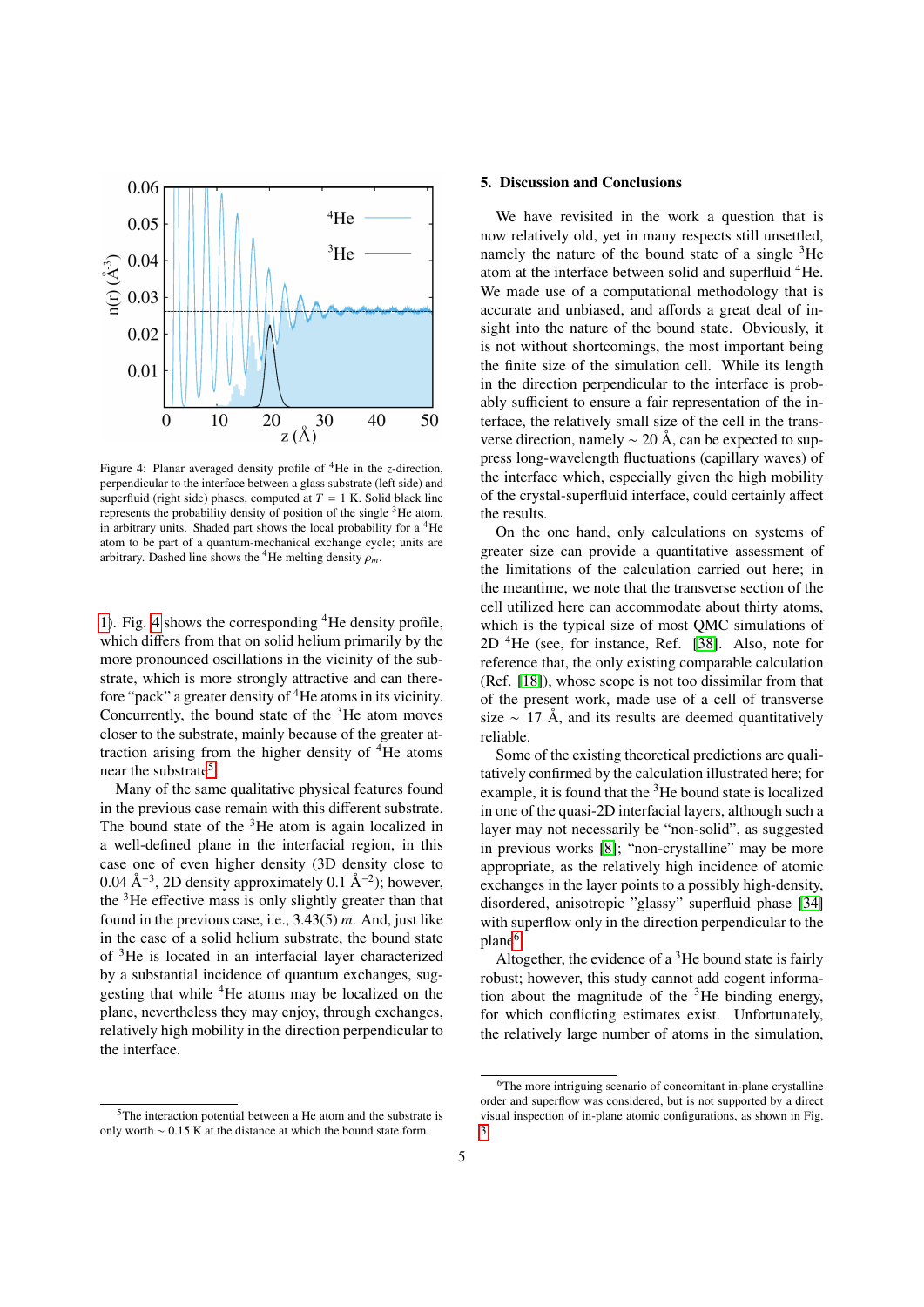which is necessary in order to obtain a meaningful representation of the interface, renders the direct calculation of the binding energy numerically unfeasible, as it entails the subtraction of two extensive quantities. Other possible approaches, based on e.g., re-weighting, or the use of the single-particle Matsubara Green function, available within the Worm Algorithm and successfully utilized to compute the activation energy of vacancies and interstitials in solid <sup>4</sup>He [\[39\]](#page-6-11), or the asymptotic behavior of the  $3$ He probability density of position, were not found to afford the numerical precision required in this case. Further work along these lines is in progress.

One remark that can be made, however, is that the significant difference between the values of the effective mass of the  $3$ He atom obtained here and in Ref. [\[8\]](#page-5-7), as well as the very different <sup>4</sup>He density profiles, raise some doubts about the quantitative accuracy of the binding energy estimates furnished therein.

#### 6. Declaration of Competing Interests

The author declares that he has no known competing financial interests or personal relationships that could have appeared to influence the work reported in this paper.

#### 7. Acknowledgments

This work was supported by the Natural Sciences and Engineering Research Council of Canada.

#### References

- <span id="page-5-0"></span>[1] D. O. Edwards, W. F. Saam, The free surface of liquid helium, in: D. E. Brewer (Ed.), Progress in Low Temperature Physics, Vol. VIIA, North-Holland, Amsterdam, The Netherlands, 1978, pp. 283–369.
- <span id="page-5-1"></span>[2] E. P. Bashkin,  $(He<sup>3</sup>)<sub>2</sub>$ , van der Waals molecular dimers in solutions of the quantum liquids  $He^3-He_{II}$ , Sov. Phys. JETP 51 (1) (1980) 181–189.
- <span id="page-5-2"></span>[3] K. Miyake, Fermi liquid theory of dilute submonolayer  $3$  he on thin <sup>4</sup>he ii film: Dimer bound state and cooper pairs, Prog. Theor. Phys. 69 (6) (1983) 1794–1797. [doi:10.1143/PTP.](https://doi.org/10.1143/PTP.69.1794) [69.1794](https://doi.org/10.1143/PTP.69.1794).
- <span id="page-5-3"></span>[4] A. F. Andreev, Surface tension of weak helium isotope solutions, Sov. Phys. JETP 23 (5) (1966) 939–941.
- <span id="page-5-4"></span>[5] K. R. Atkins, Y. Narahara, Surface tension of liquid <sup>4</sup>He, Phys. Rev. 138 (1965) A437–A441. [doi:10.1103/PhysRev.138.](https://doi.org/10.1103/PhysRev.138.A437) [A437](https://doi.org/10.1103/PhysRev.138.A437).
- <span id="page-5-5"></span>[6] J. Lekner, Theory of surface states of <sup>3</sup>He atoms in liquid <sup>4</sup>He, Philos. Mag. 22 (178) (1970) 669–673. [doi:10.1080/](https://doi.org/10.1080/14786437008220937) [14786437008220937](https://doi.org/10.1080/14786437008220937).
- <span id="page-5-6"></span>[7] N. Pavloff, J. Treiner,  ${}^{3}$ He impurity states on liquid  ${}^{4}$ He: From thin films to the bulk surface, J. Low Temp. Phys. 83 (5-6) (1991) 331–349. [doi:10.1007/bf00683631](https://doi.org/10.1007/bf00683631).
- <span id="page-5-7"></span>[8] J. Treiner, Helium mixtures on weak binding substrates, J. Low Temp. Phys. 92 (1-2) (1993) 1–9. [doi:10.1007/BF00681869](https://doi.org/10.1007/BF00681869).
- <span id="page-5-8"></span>[9] L. Landau, I. Pomeranchuk, On the Movement of Foreign Particles in Helium II, Dokl. Akad. Nauk SSSR 59 (4) (1948) 669– 670.
- <span id="page-5-9"></span>[10] Y. Carmi, E. Polturak, S. G. Lipson, Roughening transition in dilute <sup>3</sup>He-4He mixture crystals, Phys. Rev. Lett. 62 (12) (1989) 1364–1367. [doi:10.1103/PhysRevLett.62.1364](https://doi.org/10.1103/PhysRevLett.62.1364).
- <span id="page-5-10"></span>[11] C. L. Wang, G. Agnolet, Effects of  $3$ He impurities on the  $4$ He solid-liquid interface, J. Low Temp. Phys. 89 (3-4) (1992) 759– 762. [doi:10.1007/BF00694135](https://doi.org/10.1007/BF00694135).
- <span id="page-5-11"></span>[12] K. S. Ketola, R. B. Hallock, Effect of  $3$ He on the wetting of  $4$ He to a cesium-coated substrate, Phys. Rev. Lett. 71 (20) (1993) 3295–3298. [doi:10.1103/PhysRevLett.71.3295](https://doi.org/10.1103/PhysRevLett.71.3295).
- <span id="page-5-12"></span>[13] W. Draisma, M. Eggenkamp, P. Pinkse, R. Jochemsen, G. Frossati, Possible observation of the substrate state in  ${}^{3}$ He-<sup>4</sup>He mixture films, Physica B 194-196 (1994) 853–854. [doi:](https://doi.org/10.1016/0921-4526(94)90756-0) [10.1016/0921-4526\(94\)90756-0](https://doi.org/10.1016/0921-4526(94)90756-0).
- <span id="page-5-13"></span>[14] P. A. Sheldon, R. B. Hallock, Absence of a substrate state for  $3$ He in a  $3$ He-4He bulk mixture in proximity to a strong-binding surface, Phys. Rev. B 52 (17) (1995) 12530–12533. [doi:10.](https://doi.org/10.1103/PhysRevB.52.12530) [1103/PhysRevB.52.12530](https://doi.org/10.1103/PhysRevB.52.12530).
- <span id="page-5-14"></span>[15] D. Ross, P. Taborek, J. E. Rutledge, Bound states of <sup>3</sup>He at the helium-cesium interface, Phys. Rev. Lett. 74 (22) (1995) 4483– 4486. [doi:10.1103/PhysRevLett.74.4483](https://doi.org/10.1103/PhysRevLett.74.4483).
- <span id="page-5-15"></span>[16] E. Rolley, S. Balibar, C. Guthmann, P. Nozières, Adsorption of <sup>3</sup>He on <sup>4</sup>He crystal surfaces, Physica 210 (3-4) (1995) 397–402. [doi:10.1016/0921-4526\(94\)01126-L](https://doi.org/10.1016/0921-4526(94)01126-L).
- <span id="page-5-16"></span>[17] Z. G. Cheng, J. Beamish, In situ monitoring distribution and migration of <sup>3</sup>He in liquid-solid <sup>4</sup>He mixtures, Phys. Rev. Res. 3 (2) (2021). [doi:10.1103/physrevresearch.3.023136](https://doi.org/10.1103/physrevresearch.3.023136).
- <span id="page-5-17"></span>[18] S. A. Khairallah, D. M. Ceperley, Superfluidity of dense <sup>4</sup>He in vycor, Phys. Rev. Lett. 95 (18) (2005) 185301. [doi:10.1103/](https://doi.org/10.1103/PhysRevLett.95.185301) [PhysRevLett.95.185301](https://doi.org/10.1103/PhysRevLett.95.185301).
- <span id="page-5-19"></span>[19] L. Pricaupenko, J. Treiner, Phase separation of liquid <sup>3</sup>He-<sup>4</sup>He mixtures: Effect of confinement, Phys. Rev. Lett. 74 (3) (1995) 430–433. [doi:10.1103/PhysRevLett.74.430](https://doi.org/10.1103/PhysRevLett.74.430).
- <span id="page-5-20"></span>[20] M. Boninsegni, Thin helium film on a glass substrate, J. Low Temp. Phys. 159 (3-4) (2010) 441–451. [doi:10.1007/](https://doi.org/10.1007/s10909-009-0143-1) [s10909-009-0143-1](https://doi.org/10.1007/s10909-009-0143-1).
- <span id="page-5-18"></span>[21] E. R. Grilly, Pressure-volume-temperature relations in liquid and solid <sup>4</sup>He, J. Low Temp. Phys. 11 (1-2) (1973) 33–52. [doi:10.1007/bf00655035](https://doi.org/10.1007/bf00655035).
- <span id="page-5-21"></span>[22] R. A. Aziz, V. P. S. Nain, J. S. Carley, W. L. Taylor, G. T. McConville, An accurate intermolecular potential for helium, J. Chem. Phys. 70 (9) (1979) 4330–4342. [doi:10.1063/1.](https://doi.org/10.1063/1.438007) [438007](https://doi.org/10.1063/1.438007).
- <span id="page-5-22"></span>[23] F. Mezzacapo, M. Boninsegni, Superfluidity and quantum melting of *p*-H<sup>2</sup> clusters, Phys. Rev. Lett. 97 (4) (2006) 045301. [doi:10.1103/PhysRevLett.97.045301](https://doi.org/10.1103/PhysRevLett.97.045301).
- <span id="page-5-23"></span>[24] F. Mezzacapo, M. Boninsegni, Structure, superfluidity, and quantum melting of hydrogen clusters, Phys. Rev. A 75 (3) (2007) 033201. [doi:10.1103/PhysRevA.75.033201](https://doi.org/10.1103/PhysRevA.75.033201).
- <span id="page-5-24"></span>[25] M. Boninsegni, N. Prokof'ev, B. Svistunov, Worm Algorithm for Continuous-Space Path Integral Monte Carlo Simulations, Phys. Rev. Lett. 96 (7) (2006) 070601. [doi:10.1103/](https://doi.org/10.1103/PhysRevLett.96.070601) [PhysRevLett.96.070601](https://doi.org/10.1103/PhysRevLett.96.070601).
- <span id="page-5-25"></span>[26] M. Boninsegni, N. V. Prokof'ev, B. V. Svistunov, Worm algorithm and diagrammatic Monte Carlo: A new approach to continuous-space path integral Monte Carlo simulations, Phys. Rev. E 74 (3) (2006) 036701. [doi:10.1103/PhysRevE.74.](https://doi.org/10.1103/PhysRevE.74.036701) [036701](https://doi.org/10.1103/PhysRevE.74.036701).
- <span id="page-5-26"></span>[27] D. M. Ceperley, Path integrals in the theory of condensed helium, Rev. Mod. Phys. 67 (2) (1995) 279–355. [doi:10.1103/](https://doi.org/10.1103/RevModPhys.67.279) [RevModPhys.67.279](https://doi.org/10.1103/RevModPhys.67.279).